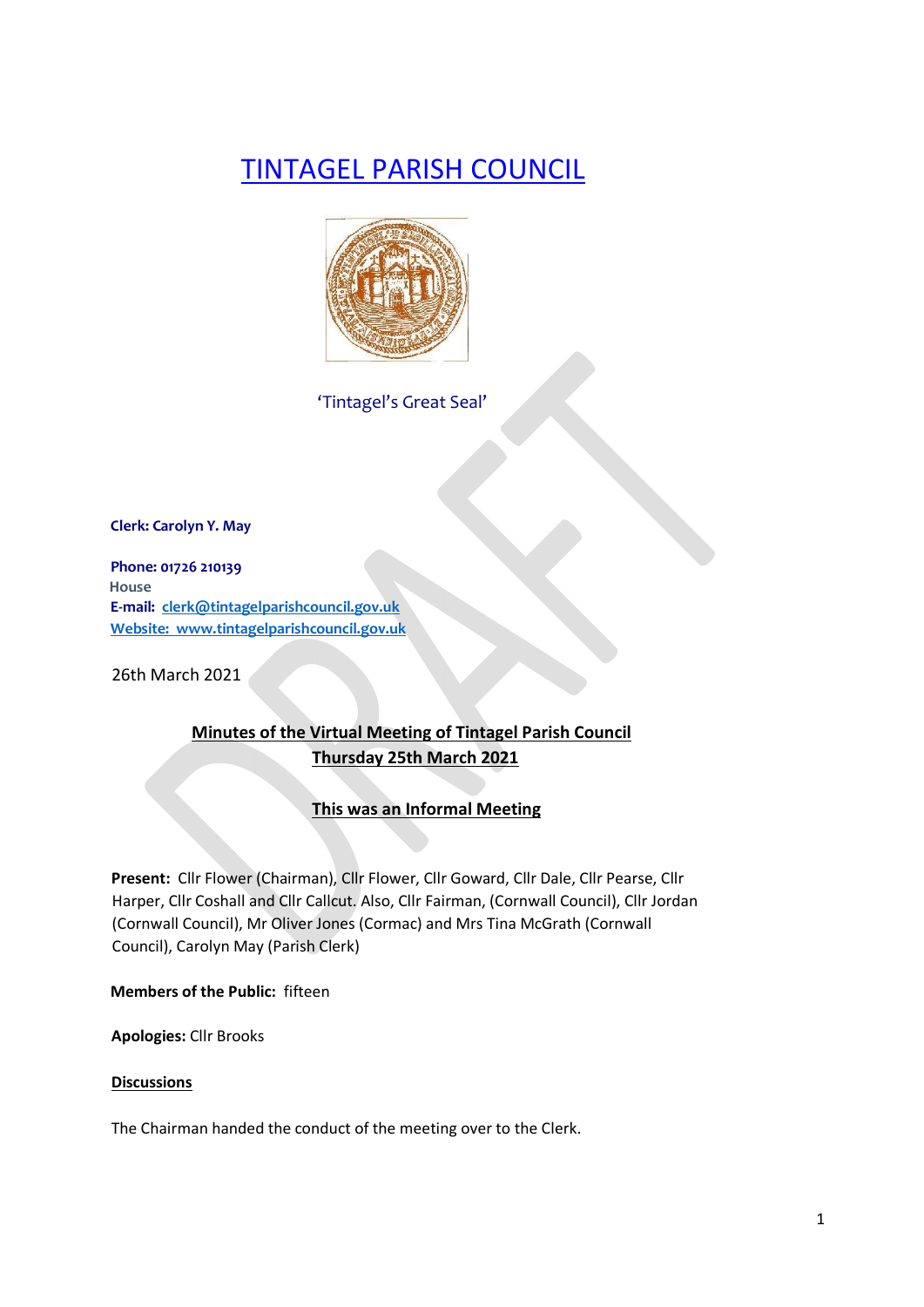The Clerk opened the discussion by thanking everybody for attending. The purpose of the discussions to be entered into related to the parking issues at both Trethevy and Bossiney, although it was possible that other issues would be highlighted during the course of discussions. It was emphasised that those who wished to speak would be permitted to do so.

The Clerk highlighted the importance of identifying the whole problem and the need to formulate a forward plan to deal with the issues under discussion. It was emphasised that there is no absolute fix and that it was possible to only work with the options that are available.

#### **Invitation to members of the public to speak:**

## **Mrs Susan Weight** (Trethevy Resident)

Mrs Weight commenced by thanking the Clerk and the Parish Council for setting up the meeting. She added that a positive step had recently been taken by the management at St Nectan's Glen, who had placed new signage at the bottom of the lane leading to the attraction, clearly highlighting that the road is a 'Private Road'. Mrs Weight thanked those responsible for that action.

Mrs Weight described the parking issues in the area of Trethevey, advising that problem extended from Bossiney to Rocky Valley (to the two car parks). Motorists are habitually parking their vehicles on the road between the two car parks, and all of the way along the verge (up to the caravan park) when it is busy. This restricts visibility to residents who are trying to manoeuvre into the private lane.

Motorists and their passengers habitually open their vehicle doors, into the traffic flow, then walk back along the road with their children/ dogs etc. On one day alone, Mrs Weight counted sixty-five cars parked in this manner.

Despite the County Council having placed parking restrictions at the site for a month in 2020, motorists continued to park at the site, removing the bollards in order to enable entry.

Mrs Weight stated that she had received a letter from the Solicitor who represents St Nectan's Glen, in which it is claimed that the car parks for the attraction holds forty-seven vehicles. This claim is disputed, as there are rubbish bins, a mini-bus tractors and staff cars parked at the site. The Solicitor is also seeking to rely on a video recording, taken by a Councillor, to maintain that there are no parking issues at the site.

The Clerk intervened at that juncture, in order to clarify the reasons for the video. It was highlighted that;

- The video was recoded as evidence of the parking issues at Bossiney;
- The video was produced as evidence to be provided to Mr Oliver Jones, in relation to a request for such evidence;
- The request for such evidence was made during a meeting between Cllrs Brooks, Goward and Jordan and Mr Jones;
- The Clerk had been advised that the parking issues at Bossiney, on occasions, impacted on Trethevey;
- The video was shot on one damp Sunday, during lockdown, and covered the areas referred to.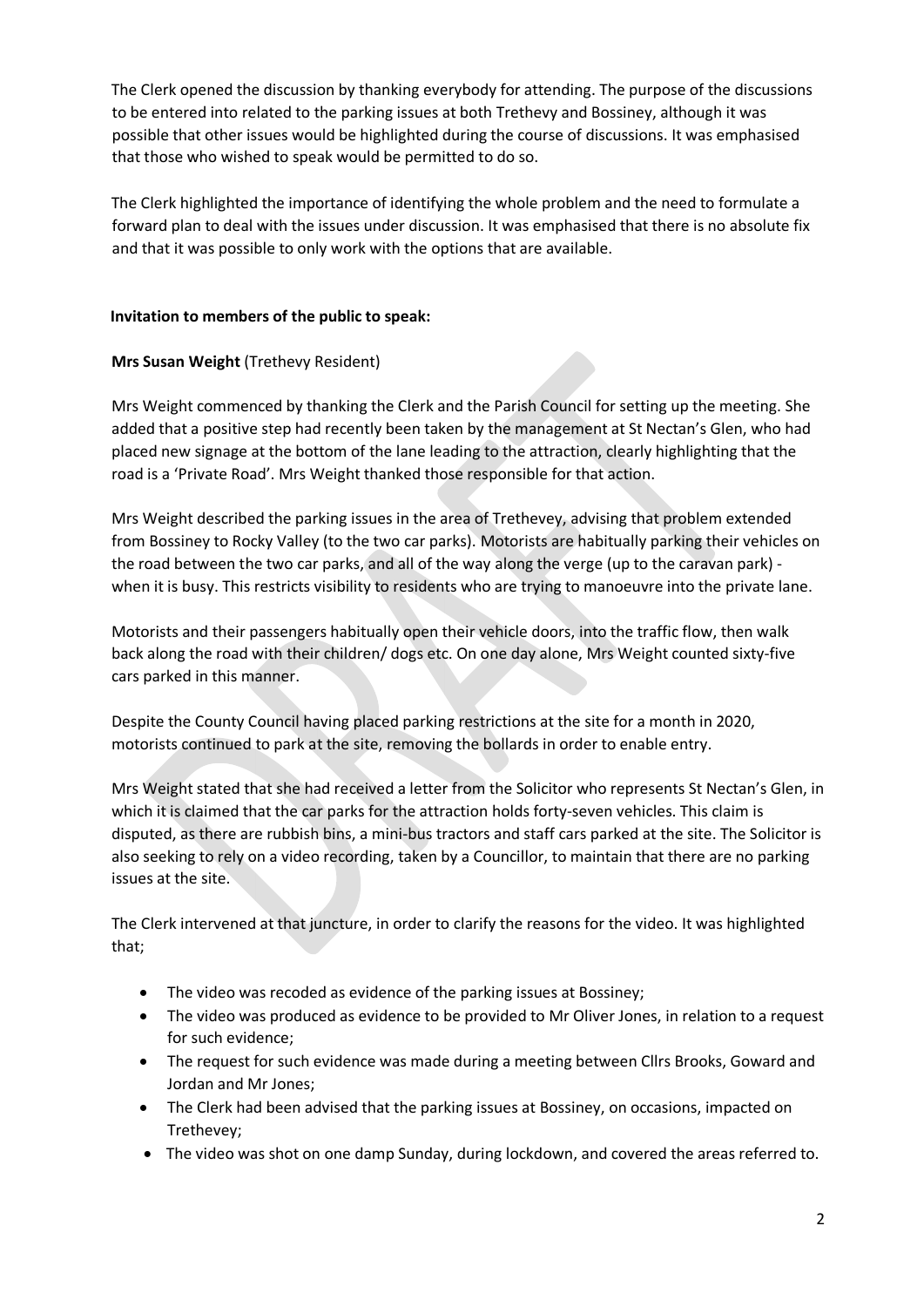$\circ$  Cllr Brooks merely commented that (on that particular day) there were no vehicles at Trethevey, whilst the problem was severe at Bossiney. This video does not constitute evidence of the non-existence of a problem at Trethevey.

Mrs Weight stated that the Solicitor for the Glen was seeking to rely on the video as evidence, to support an application for an alcohol licence.

#### **Tess Beaumont** (Trethevy Resident**)**

Mrs Beaumont asked if she might add that the parking problems at Bossiney and at Trethevey are a little different. Although the situation can merge into one at particularly busy times, the issues at Trethevey are not solely the result of issues at Bossiney. Rather, the issues at Trethevey are largely about the lack of parking for St Nectan's Glen.

## **Mr Roget Wickett (resident/ landowner of Bossiney) –** via Cllr Barry Jordan

The problem is not about the day of the video there were 14 vans all surfers. The problem at Bossiney only arises when the tides are right, and they flock there to surf. That group does not even utilise Mr Wickets' car park when it opens for the summer -which only costs £1 for all day.

When there are no suitable surfing conditions, there are no parking problems at the location.

There is, however, an on-going problem outside Londis, in Tintagel itself.

## **Mrs Jane Avis (Bossiney)**

Mrs Avis agreed that the parking problem at Bossiney was particularly bad when the surfing conditions were good. However, she added that there can also be problems when the tide is low and it is a nice day, as large numbers of people tend to visit the beach. The manner in which visitors park in the area is dangerous.

Vehicles are parked with their wheels on the pavement and people walk up the road up from Rocky Valley et cetera. This causes problems for busses which are trying to pass and for people trying to get out of my driveway. Visitors literally park across part of the driveway. To check for moving traffic, it is necessary to be on the other side of the road before you can even see if anything is coming. It is dangerous and something needs to be done before somebody is killed.

#### **Mr Philip Broad (Landowner)**

Mr Broad was invited to address the meeting in respect of a proposal formulated to alleviate the problem at Trethevey.

• He advised the meeting that the is the owner of the car park at the bottom of Genver Lane/ main road. This land is leased, from Mr Broad, by St Nectans' Glen in order that free car parking can be provided to their visitors.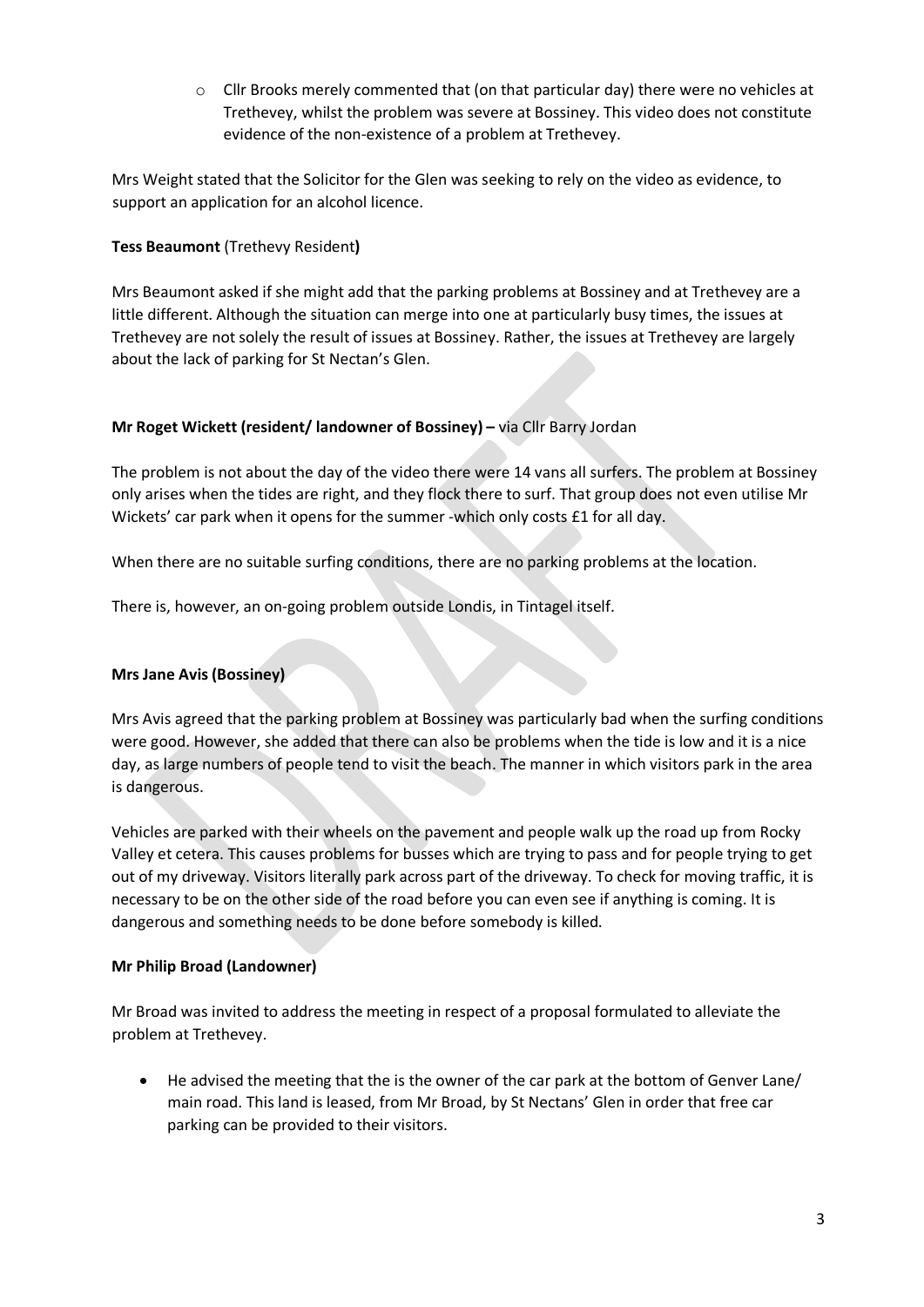- Last year, when COVID restrictions were in place in the local farmer, opened up his field and charged for parking at the site.
- Rather than just do this, Mr Broad started looking at alternatives. The problem seems to be that there are far too many cars and not enough official car parking available.
- Possible extension of the parking area into one of the fields behind the existing car park requires Planning Permission and stoning out of the area so it could be used all year round and not just in the summer.
- This would require a substantial investment and it is suggested that pay and display machines would be installed to help fund the same.
- Currently the two existing car parks seem to cope with all of the attending vehicles, for around eight months of the year, therefore cars would only really use an overflow car park for four months of the year, which we hardly make it worthwhile and financially viable.
- However, if Mr Broad could charge for parking in the whole of his existing car park, and the extension, it would make the project more viable. Consequently, the waterfall would have access to more off-road parking and no cost to them, with an added bonus of not having paid rent to Mr Broad. In theory, the problem vehicles would, in fact, pay for the solution to the parking issues, by funding the building of the extension.
- Back in early February 2021, Mt Broad discussed the proposal with Tanya, the manager at the Waterfall and David Havercroft, the finance manager. They seem quite interested agreeing that motorists generally have to pay the park everywhere in Cornwall and agreed that their business did need more space. However, the proposal would have to be considered by Mr Guy Mills, the owner, before anything thing could be agreed.
- Mr Broad also spoke with his planning advisor who felt that the proposal was sensible but warned that one never can be sure with Planning Departments. He said that currently planning is taking about 10 weeks to determine, so it would be be very tight as to whether Mr Broad could finalise anything before the summer holidays.
- However, Mr Broad was advised that he would be able to open a car parking site under the '56 days' rule, which would enable vehicles to park off-road. Although this would not work if there was to be a wet summer. As with the field is on a slope and vehicles and would have difficulty getting out.
- Mr Mills had alluded to a joint venture between the parties.
- Mr Broad felt that it would be sensible to approach the Parish Council, in order to ascertain that body's views on the proposal. He spoke with Cllr Goward who seemed supportive of the idea, as there had been several complaints about parking issues at Trethevey. Cllr Goward then passed Mr Broad's details to the Clerk, who then invited Mr Broad to attend the meeting and put forward his idea.
- Mr Broad produces a map, detailing the areas that the plans alluded to the proposed extension would measure roughly 150 feet by 50 feet and hold up to 30 cars.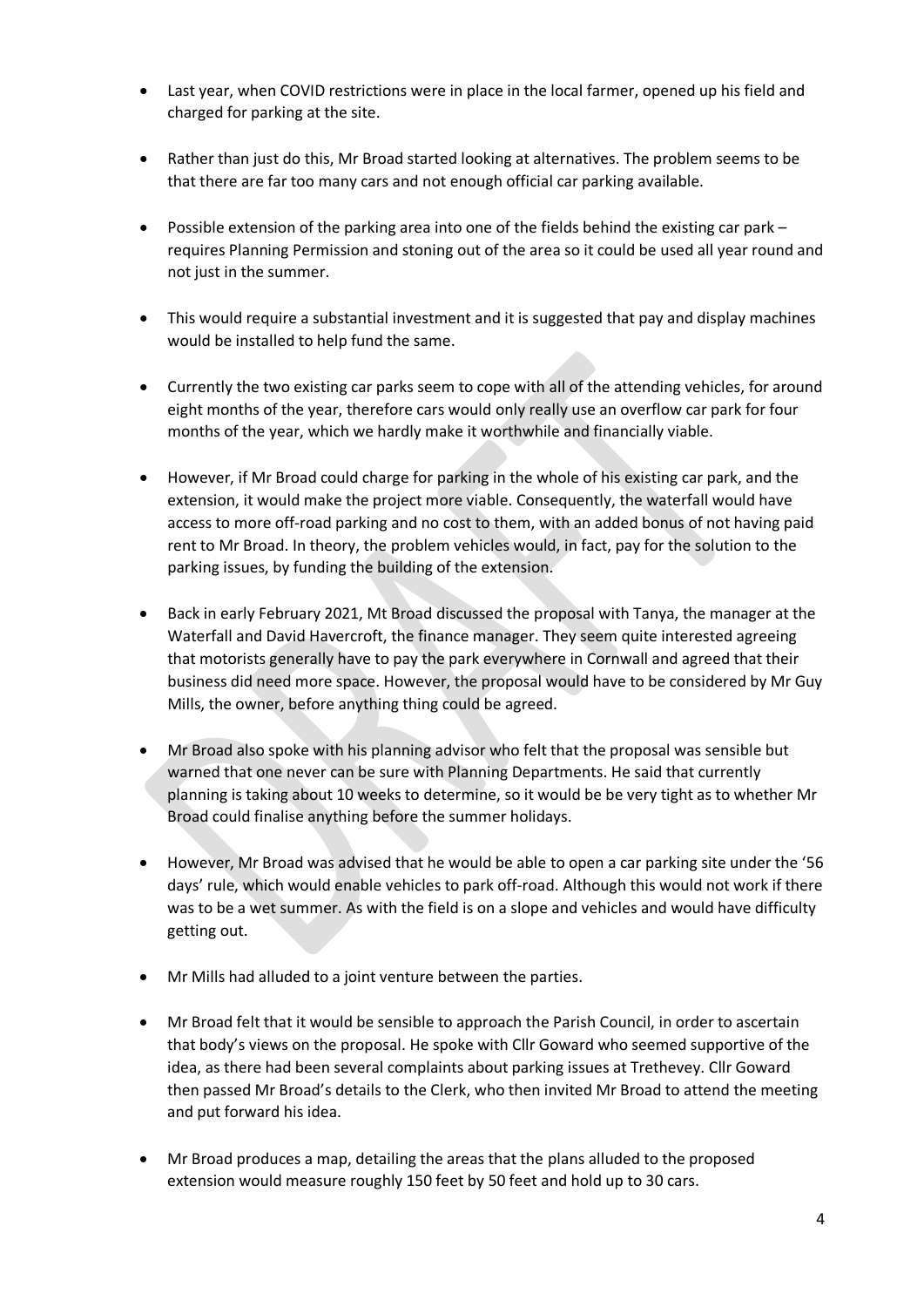- Mr Broad proposes to remove approximately 6 inches of soil, and fill the area with stone, compacted to make a hard standing area, with a hammerhead turning area. Because the site lies within an ANOB, Mr Broad may have to install an earth bank and plant trees, in order to fulfil any obligations in that respect.
- However, if the Planning Officers state that the surface should be tarmac, then Mr Broad would not consider proceeding with the project, on the grounds that such a requirement would render the same unviable, due to expense.
- It is proposed that the extension would be accessed through the existing car park, which in turn joins the highway, using the two existing entrances situated at either end. Placing the extension in the chosen field, ensures that, with the lie of the land running down towards Rocky Valley, the annex would be better hidden from the road and from most of houses in the vicinity. It would however be in full view to those coming down Bossiney Hill by the Willow Park entrance.
- Once lockdown is lifted and people can travel, they will be coming to Cornwall. If we thought that last year was bad, this year will be far busier, all we can really do is try and put measures in place to try and reduce the impact visitors have on our lives and communities. It is feared that, if cars keep parking on the verges of the road, it is only a matter of time before there is a road accident - or worse.

The Clerk thanked Mr Broad for his very positive contribution to the discussion and added that she had tentatively discussed the same with the police, who were supportive of the same. She added that Mr Wicket's car park at Bossiney could also be utilised, to relieve problems at that site. However, it is vital that the necessary measures are put in place in order to compel visitors/ surfers to use these facilities, rather than abandon their vehicles on the side of the road.

A straw poll indicated strong support for Mr Broad's proposal.

## **Mr Oliver Jones (Cormac) Area Highways Manager**

Mr Jones stated that Mr Broad's suggestion amounted to a very good proposal when looking at the Trethevey location and what other facilities are available. He added that, last year the County Council was able to implement the Temporary Traffic Regulation Order to the verges in the area. This was made possible under the Code/ Powers granted by Central Government.

There will be an extension to the Temporary Traffic Regulation Orders in relation to Covid and the Government is considering extending that period until the 30th of September 2021, to cover the main holiday season. Therefore, there is a potential to implement Temporary Restrictions again.

But again, relevant stakeholders, and the Parish Council should be supportive of the proposals put forward. In relation to the installation of yellow lines, there is a long drawn out, and complex process to be followed. Because yellow lines are costly, the County Council normally take requests for parking restrictions and keeps them on file then consolidates them as one, making that order legal the only way to do that is through the Community Network Panel. There is a longer term solution through the Community Panel for permanent restrictions but that will not address this summer or the immediate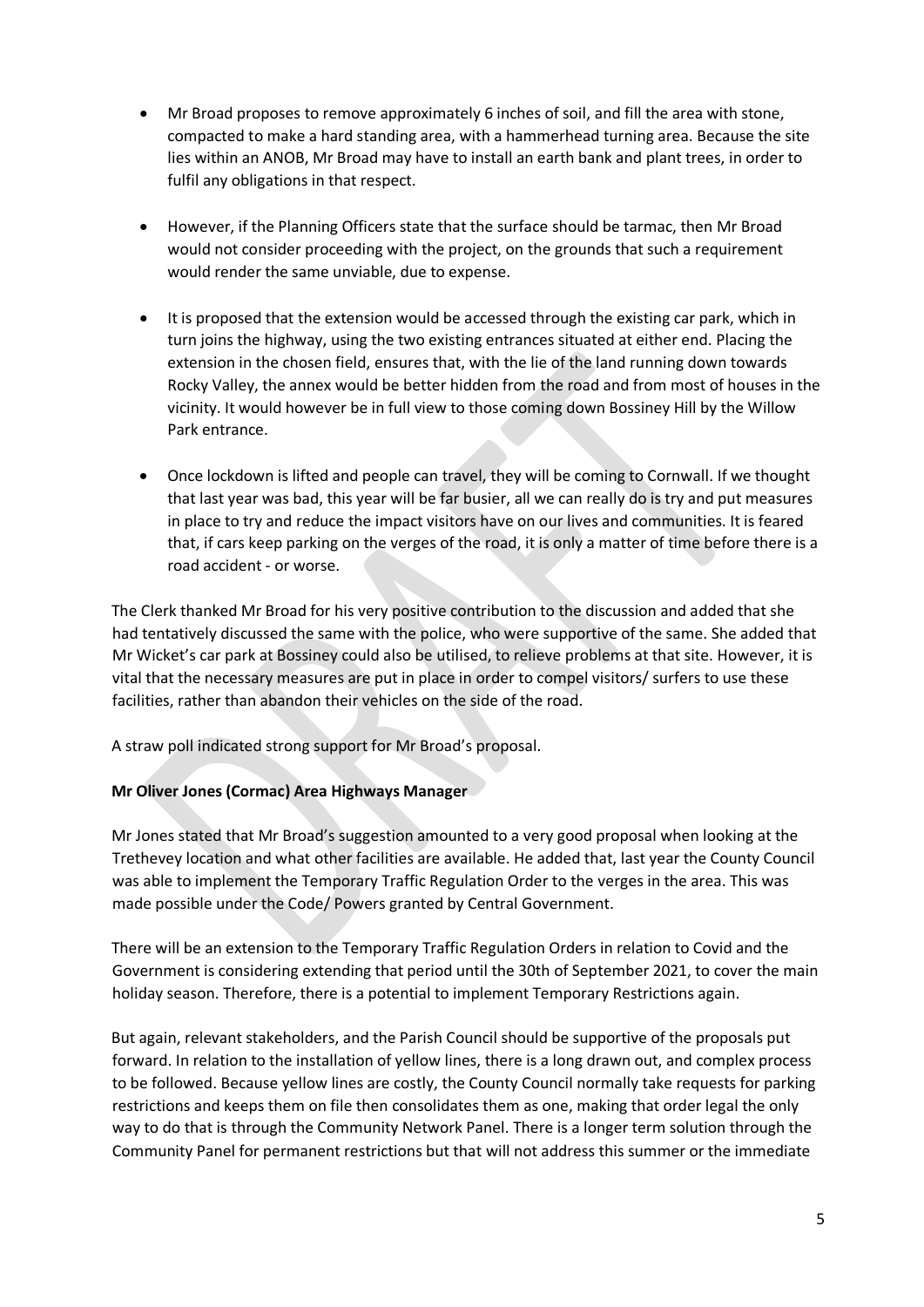problems. Therefore, it is appropriate to commence with a Temporary Traffic Regulation Order, as they are available where justified.

Mr Jones acknowledged the parking issues at Bossiney and commented that those issues were slightly different to those at Trethevey, in that many of the vehicles were parked within the 30-mph speed restriction. This amounts to an obstruction issue, which the police could deal with. The manner in which the vehicles were parked prevented access to the footway.

Under the Highways Act it is an offence to cause a wilful obstruction in the free passage of the highways, there is also the Town and Police Causes Act 1847, Section 28, and then the Road Vehicles Construction and Use Regulations, therefore the police could be involved to address these problems.

It was acknowledged that the police are stretched and that parking issues are not the most important matters to command their time. But again, it is possible to use the Temporary Traffic Regulation Order to address the problem, in the short term, if there were future provisions for car parking or seasonal Orders.

**The Clerk** alluded to the refusal of motorists to adhere to the temporary restrictions, often removing signs to enable them to park their vehicles. She added that whilst the Orders are, effectively, a temporary solution, there wis a need to seek a more permanent solution to the problem.

**Mr Jones** responded by saying that the issue with any Traffic Regulation Order, any signage, any lineage that goes down, whether their temporary permanent, is it needs to go hand in hand, with the relevant enforcement. So, when there is an order implemented it needs to be backed up with enforcement and getting reinforcement to the location at the appropriate times.

The Temporary Traffic Regulation Order would be implemented through the Civil Parking Enforcement, which in turn, prescribe the distance of the signing, the appropriate signing and the no waiting cones that are used. Therefore, that Department specifies what needs to go on site. So, procuring attendance at the site, via Civil Parking Enforcement, would work well but that that would incur an additional cost to the Parish Council.

Should Mr Broad's project go ahead, it is anticipated that some official (seasonal) order will still be required, in order to ensure that motorists are obliged to use the facility.

It was **agreed** that the Clerk would submit a request to Mr Jones for the implementation of the TTPO for the 2021 summer season, pending a more permanent solution to the problem.

**Mrs Carol Coupe** - Perhaps the Glen could consider when visitors are booking/ stopping at the facility, the company (St Nectans' Glen) could post a notice stating that to say that the parking fee will be reimbursed on entrance to the attraction.

#### **Mrs Tina McGrath (Community Network Officer)**

If the Parish Council is likely to make an application against the Community Network Highways Budget, it should be borne in mind that the current budget has already been allocated. Therefore, the PC will have to wait for the new administration to decide what the new allocation will be.